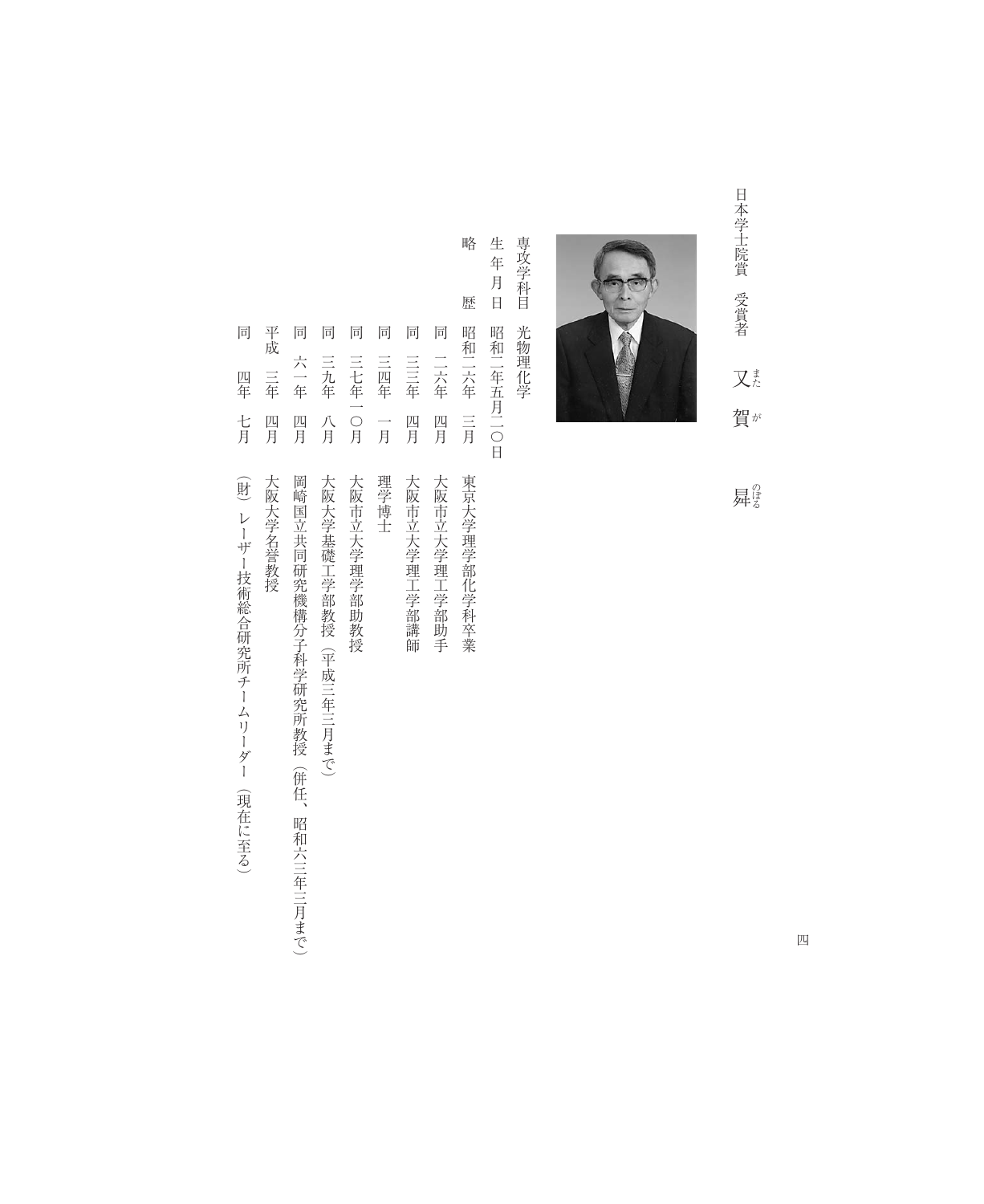鈴村興太郎、二〇〇〇.厚生経済学の情報的基礎:厚生主義的帰結主義・機 鈴村興太郎、二〇〇〇.厚生経済学の情報的基礎0』、東洋経済新報社、三– 会の内在的価値・手続き的衡平性。岡田他編『現代経済学の潮流200 四二頁。<br>四二頁。 厚生主義的帰結主義・機

子間相互作用と化学反応ダイナミクスの 理学博士又賀 研究」に対する授賞審査要旨 研究」に対する授賞審査要旨 子間相互作用と化学反応ダイナミクスの 曻氏の「光励起分子の分 氏の「光励起分子の分

発しつつそれを用いて研究し、 相互作用を、ナノ秒からフェムト秒にかけての超高速分光装置を開 ている。これらの卓越した成果は次の二項目に分けられる。 化学反応の研究における指導原理として世界的に広く受け入れられ 諸過程の解明・基本概念の確立に寄与した。この手法と概念は、光 して、光励起分子ならびに分子錯体の構造と反応性、溶媒分子との 溶液等凝縮系における光誘起電子移動を中心とした光化学反応に関 ている。これらの卓越した成果は次の二項目に分けられる。 化学反応の研究における指導原理として世界的に広く受け入れられ 諸過程の解明・基本概念の確立に寄与した。この手法と概念は、光 発しつつそれを用いて研究し、独創的な洞察に基づき、広く光化学 相互作用を、ナノ秒からフェムト秒にかけての超高速分光装置を開 して、光励起分子ならびに分子錯体の構造と反応性、溶媒分子との 溶液等凝縮系における光誘起電子移動を中心とした光化学反応に関 媒体分子との相互作用を重要な因子として進行する。又賀光励起分子の化学反応は、分子の電子励起とそれに続く他分子や 光励起分子の化学反応は、分子の電子励起とそれに続く他分子や 独創的な洞察に基づき、広く光化学 曻 氏は、

一、溶液中の光励起分子の電子構造と溶媒分子との相互作用に関す 、溶液中の光励起分子の電子構造と溶媒分子との相互作用に関す る研究– る研究――又賀・リッパートの式の提出―― ─又賀・リッパートの式の提出

溶液中の溶質分子の蛍光スペクトルは、 溶液中の溶質分子の蛍光スペクトルは、溶媒極性の増加と共に、 溶媒極性の増加と共に、

長波長側に移動する。又賀氏はこの現象を溶質分子の光励起による

長波長側に移動する。又賀氏はこの現象を溶質分子の光励起による

二三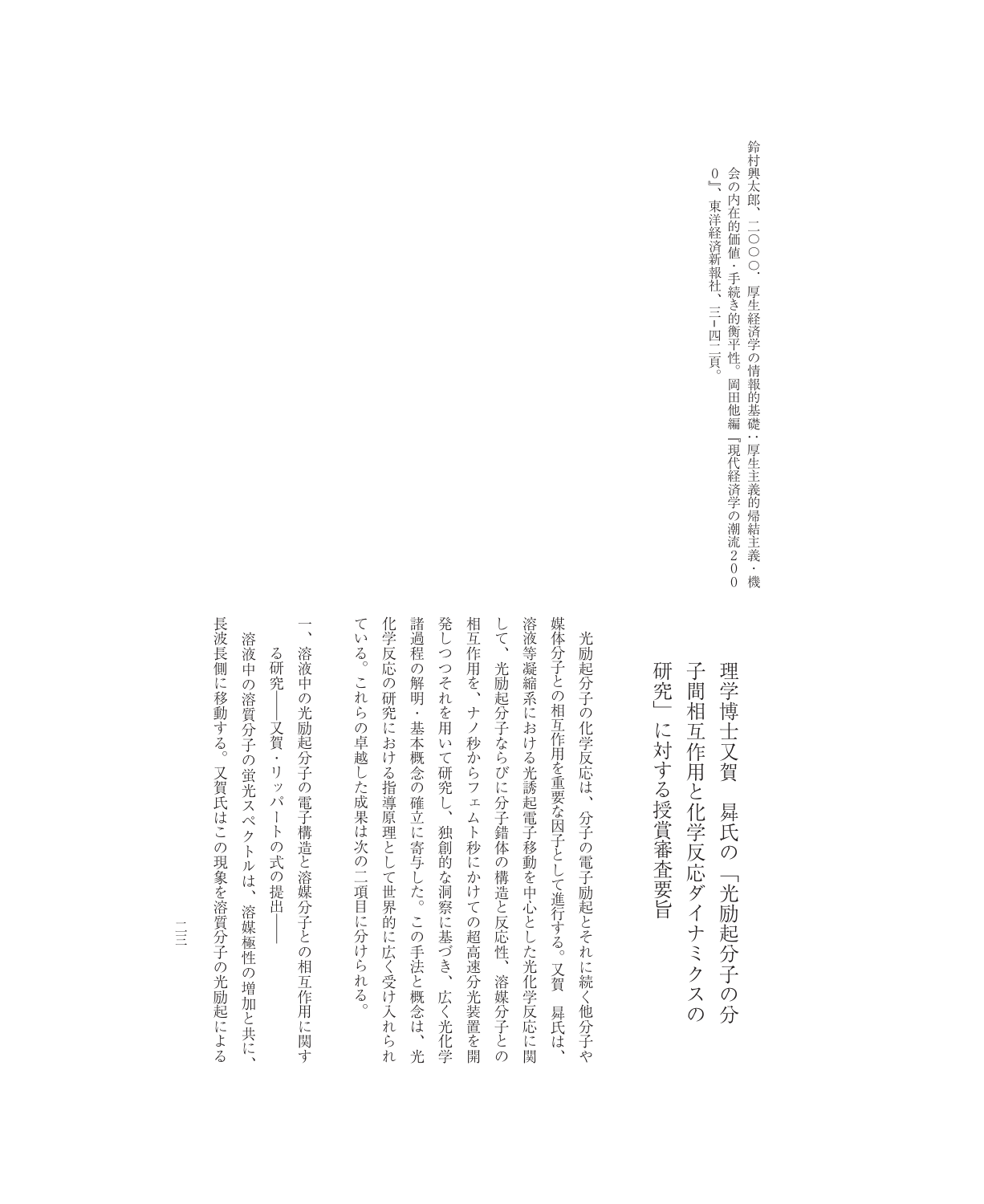化に注目して、 とるが、 道の重なりも大きくなり、  $L$ サイプレックスの幾何構造や電子状態と溶媒の極性との関連に注目 れる分子錯体をエキサイプレックスという。 多大な貢献を果たした。 際的に広く利用され、 や遷移双極子モーメントの実験結果をよく再現する手法として、国 この式は高速大型計算機のなかった時代に、 子軌道理論計算において重要な近似式(西本・又賀の式)を提案した。  $\sqrt{2}$ 賀・リッパートの式として五〇年経った現在でも広く利用されてお にリッパート博士 る定量的な一般式を提唱した(一九五五年)。この式はその後独立 双極子モーメントの変化と、それに伴う溶媒分子との相互作用の変 とるが、逆に溶媒の極性が大きいときには、錯体を形成する分子間 道の重なりも大きくなり、分子間の電子交換相互作用が強い構造を し、溶媒の極性が小さいときには分子間距離が短く、両者の電子軌 サイプレックスの幾何構造や電子状態と溶媒の極性との関連に注目 れる分子錯体をエキサイプレックスという。又賀氏は溶液中のエキ 二、エキサイプレックス化学の展開と化学反応の基礎概念の確立 多大な貢献を果たした。 際的に広く利用され、その後の半経験的分子軌道計算手法の発展に や遷移双極子モーメントの実験結果をよく再現する手法として、国 この式は高速大型計算機のなかった時代に、分子の吸収スペクトル 子軌道理論計算において重要な近似式( り、溶媒和や化学反応ダイナミクス研究の原点となっている。 賀・リッパートの式として五〇年経った現在でも広く利用されてお にリッパート博士(独)によっても提案され(一九五六年)、又 る定量的な一般式を提唱した(一九五五年)。この式はその後独立 化に注目して、理論及び実験の両面から解明し、広範囲に適用出来 双極子モーメントの変化と、それに伴う溶媒分子との相互作用の変  $\overrightarrow{a}$ 光励起分子と基底状態分子の間の電荷移動相互作用により形成さ 光励起分子と基底状態分子の間の電荷移動相互作用により形成さ また、これに関連し一九五七年に又賀氏は西本博士と協力して分 また、これに関連し一九五七年に又賀氏は西本博士と協力して分 エキサイプレックス化学の展開と化学反応の基礎概念の確立 溶媒の極性が小さいときには分子間距離が短く、 溶媒和や化学反応ダイナミクス研究の原点となっている。 逆に溶媒の極性が大きいときには、 理論及び実験の両面から解明し、 独 その後の半経験的分子軌道計算手法の発展に によっても提案され 西本・又賀の式) 錯体を形成する分子間 分子の吸収スペクトル (一九五六年)、 広範囲に適用出来 を提案した。 又

分子間の電子交換相互作用が強い構造を 又賀氏は溶液中のエキ 両者の電子軌

> とする新しい溶液系錯体の概念を確立した。 摂動ではなく、 ベルに依存して連続的に変化することを実証し、 と電子状態が、溶媒の極性、また更に電荷移動状態のエネルギーレ 上記の提案を検討した。その結果、エキサイプレックスの幾何構造 ックスとその関連分子錯体系、 提唱した。 ど作用しないイオン対に近い電子状態を持つことを、 反応ダイナミックスの直接検出による研究を展開し、 の距離も大きく相互の配向もルーズとなり、 とする新しい溶液系錯体の概念を確立した。 摂動ではなく、溶媒が直接関与して錯体の構造と電子状態を決める ベルに依存して連続的に変化することを実証し、溶媒効果はもはや と電子状態が、溶媒の極性、また更に電荷移動状態のエネルギーレ 上記の提案を検討した。その結果、エキサイプレックスの幾何構造 ックスとその関連分子錯体系、反応系に対する系統的研究によって 反応ダイナミックスの直接検出による研究を展開し、エキサイプレ 提唱した。その後、自ら開発した超高速レーザー分光装置を用い、 ど作用しないイオン対に近い電子状態を持つことを、一九六七年に の距離も大きく相互の配向もルーズとなり、交換相互作用のほとん その後、 溶媒が直接関与して錯体の構造と電子状態を決める 自ら開発した超高速レーザー分光装置を用い、 反応系に対する系統的研究によって 交換相互作用のほとん 溶媒効果はもはや エキサイプレ 一九六七年に

果の理解にも重要な指針となっている。 子移動などの研究を、 传 きることを示した。加えて、 又賀氏のこの概念は、 電荷移動した分子性錯体の構造とその後の反応性を合理的に説明で 状態を経由する水素原子移動や陽子移動の過程に対しても適用し、 果の理解にも重要な指針となっている。 又賀氏のこの概念は、今では化学反応一般の反応性、反応の溶媒効 子移動などの研究を、新しい溶液系錯体の観点から展開してきた。 化、高分子や分子集合体系さらには蛋白質系のエネルギー移動や電 きることを示した。加えて、励起水素結合体の電子移動、光イオン 電荷移動した分子性錯体の構造とその後の反応性を合理的に説明で 状態を経由する水素原子移動や陽子移動の過程に対しても適用し、 さらに又賀氏は、この概念を電子移動反応のみならず、 さらに又賀氏は、この概念を電子移動反応のみならず、電荷分離 高分子や分子集合体系さらには蛋白質系のエネルギー移動や電 今では化学反応一般の反応性、 新しい溶液系錯体の観点から展開してきた。 励起水素結合体の電子移動、 反応の溶媒効 光イオン 電荷分離

以上のように、又賀氏は独創的な研究によって、 以上のように、又賀氏は独創的な研究によって、光励起分子なら 光励起分子なら

二四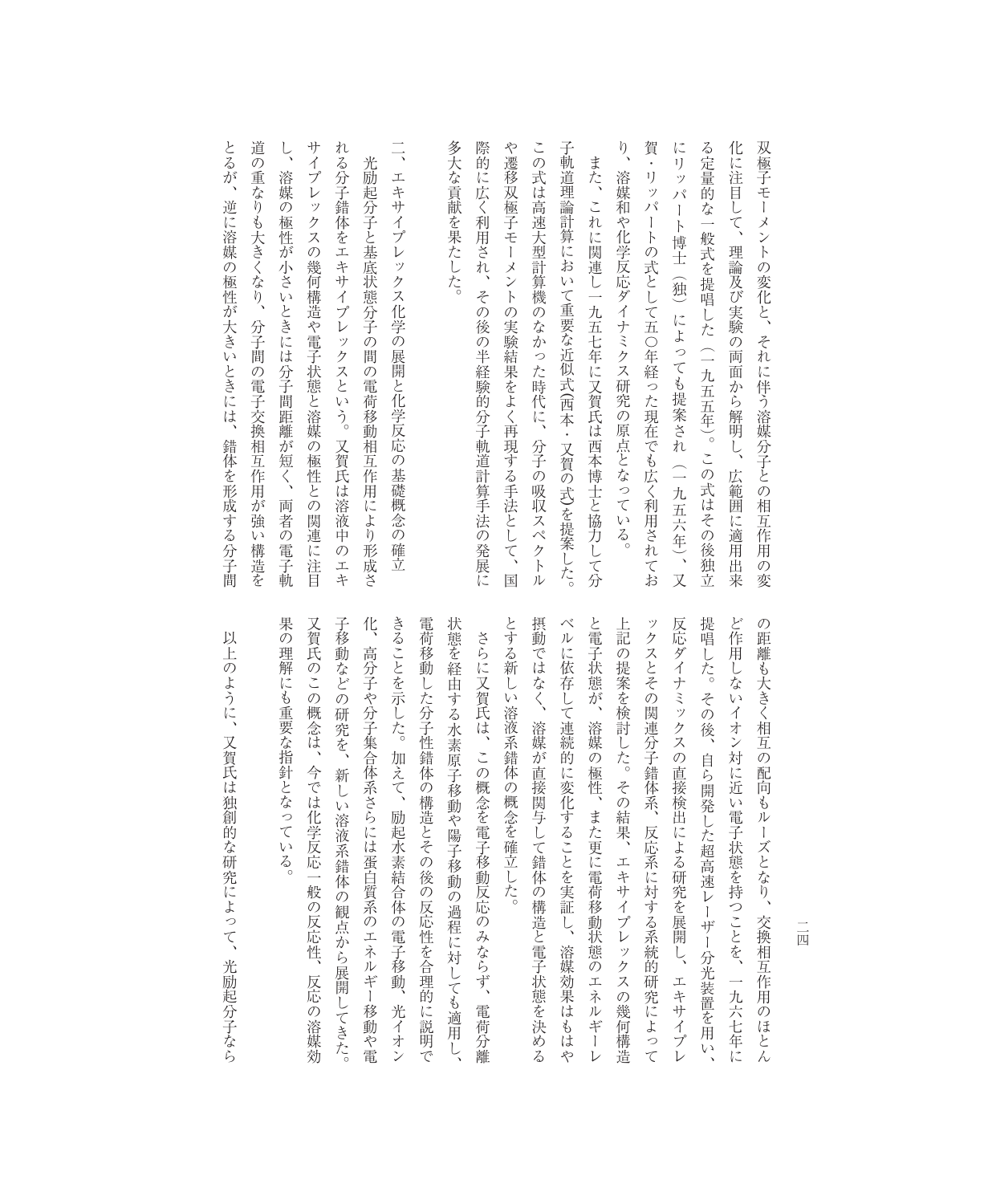び に エ キ サ イ プ レ ッ ク ス  $\mathcal{O}$ 構 造 と ダ イ ナ ミ ク ス  $\mathcal{O}$ 体 系 的 研 究 に 道 を 開 き  $\mathbf{r}$ そ  $\mathcal{O}$ 基 礎 を 確 立 し て い る 。 こ れ ら  $\mathcal{Q}$ 研 究 を 中 心 と す る 広 く 国 際 的 に 知 ら れ た 卓 越 し た 業 績 に よ り  $\mathbf{r}$ 又 賀 氏 は 国 内 に お い て は 日 本 化 学 会 賞  $\mathcal{L}_{\mathcal{A}}$ 藤 原 賞  $\ddot{\phantom{a}}$ 国 際 的 に は 優 れ た 光 化 学 研 究 者 に 与 え ら れ る Porter Medal を 受 賞 し て い る  $\overline{\phantom{a}}$ 

## **参 考 文 献**

- $\Xi$  The Solvent Effect on Fluorescence Spectrum. Change of Solute-Solvent Kaifu, and M. Koizumi, Interaction during the Lifetime of Excited Solute Molecule. N. Mataga, Y. *Bull. Chem. Soc. Jpn*., **28**, 690-691 (1955).
- [2] Solvent Effects upon Fluorescence Spectra and the Dipole-moments $\Omega$ Excited Molecules. N. Mataga, Y. Kaifu, and M. Koizumi, *Bull. Chem. Soc. Jpn*., **29**, 465-470 (1956).
- [3]ElectronicStructure and Spectra of Nitrogen Heterocycles. N. Mataga and K. Nishimoto, *Z. Phys. Chem., N. F*., **13**, 140-157 (1957).
- $[4]$  Electron Donor-AcceptorInteractionsin, the Fluorescent State of Murata, *J. Am. Chem. Soc*., **91**, Tetracyanobenzene-AromaticHydrocarbonComplexes. N. Mataga and Y. 3144-3152(1969).
- [5]Fluorescence Spectra and Excited Singlet-Singlet Absorption Spectra of sand N. Tetracyanobenzene EDA<br>and N. Mataga, *Chem. Ph*y Complexes by Laser Excitation. H. ene EDA Complexes by Laser Excitation. H. Masuhara<br>*Chem. Phys. Lett.*, **6**, 608-610 (1970).
- [6]Intramolecular Electron Donor-AcceptorInteractions in the Excited State of  $(A$ nthracene)- $(CH<sub>2</sub>)$ <sub>n</sub>-(N,N-Dimethylaniline) Systems. T. Okada, T. Misumi, Fujita, M. Kubota, S. Masaki, N. Mataga, R. Ide, M. Sakata, and S. *Chem. Phys. Lett.*, **14**, 563-568 (1972).
- $\Box$ Picosecond Flash Spectroscopy of Solvent-InducedIntramolecular

Murakawa, and N. Mataga, Electron Transfer in the Excited 9,9'-Bianthryl. N. Nakashima, M. *Bull. Chem. Soc. Jpn*., **49,** 854-858 (1976).

- [8] The Bell-Shaped Energy Gap Dependence $\tilde{a}$  the Charge Recombination Kanda, T. Okada, and T. Kakitani, Quenching Reaction in Acetonitrile Solution. N. Mataga, T. Asahi, Y. Reaction of Geminate Radical Ion Pairs Produced by Fluorescence *Chem. Phys*., **127**, 249-261 (1988).
- [9] Charge Recombination Process of Ion Pair State Produced by Excitation Encounter between Fluorescer and Quencher. T. Asahi and N. Mataga, *J.* Its Energy Gap Dependence from That of Geminate Ion Pair Formed by of CT Complex in AcetonitrileSolution–EssentiallyDifferentCharacter $\overline{a}$ *Phys*. *Chem*., **93**, 6575-6578(1989).
- [10] Effect of the Donor-Acceptor Distance Distribution on the Energy Gap Solutions. T. Kakitani, A. Yoshimori, and N. Mataga, *J.*Laws of Charge Separation and Charge RecombinationReactions in Polar  *Phys. Chem*., **96**, 5385-5392(1992).
- [11] Femtosecond-Picosecond Laser Photolysis Studies on the Mechanisms $\overline{a}$ Tabata, K. Kamada, and N. Mataga, *J.*Nonpolar Solution-1-Aminopyrene-Pyridine Systems. H. Miyasaka, A. Electron Transfer Induced by Hydrogen Bonding Interactions in  *Am. Chem. Soc*., **115**, 7335-7342 (1993).
- [12] Electron Transfer and Exciplex Chemistry. N. Mataga and H. Miyasaka, *Adv. Chem. Phys*., **107**, 431-496 (1999).
- [13] First UnequivocalObservation of the Whole Bell-Shaped Energy Gap Law in Intramolecular Charge Separationfrom  $S_2$ Excited State of Directly and T. Okada, *J. Am. Chem. Soc*., **123**, Mataga, H. Chosrowjan, Y. Shibata, N. Yoshida, A. Osuka, T. Kikuzawa, Linked Porphyrin-Imide Dyads and Its Solvent Polarity Dependencies. N. 12422-12423(2001).

[14] Ultrafast Charge Separation and RadiationlessRelaxationProcessesfrom